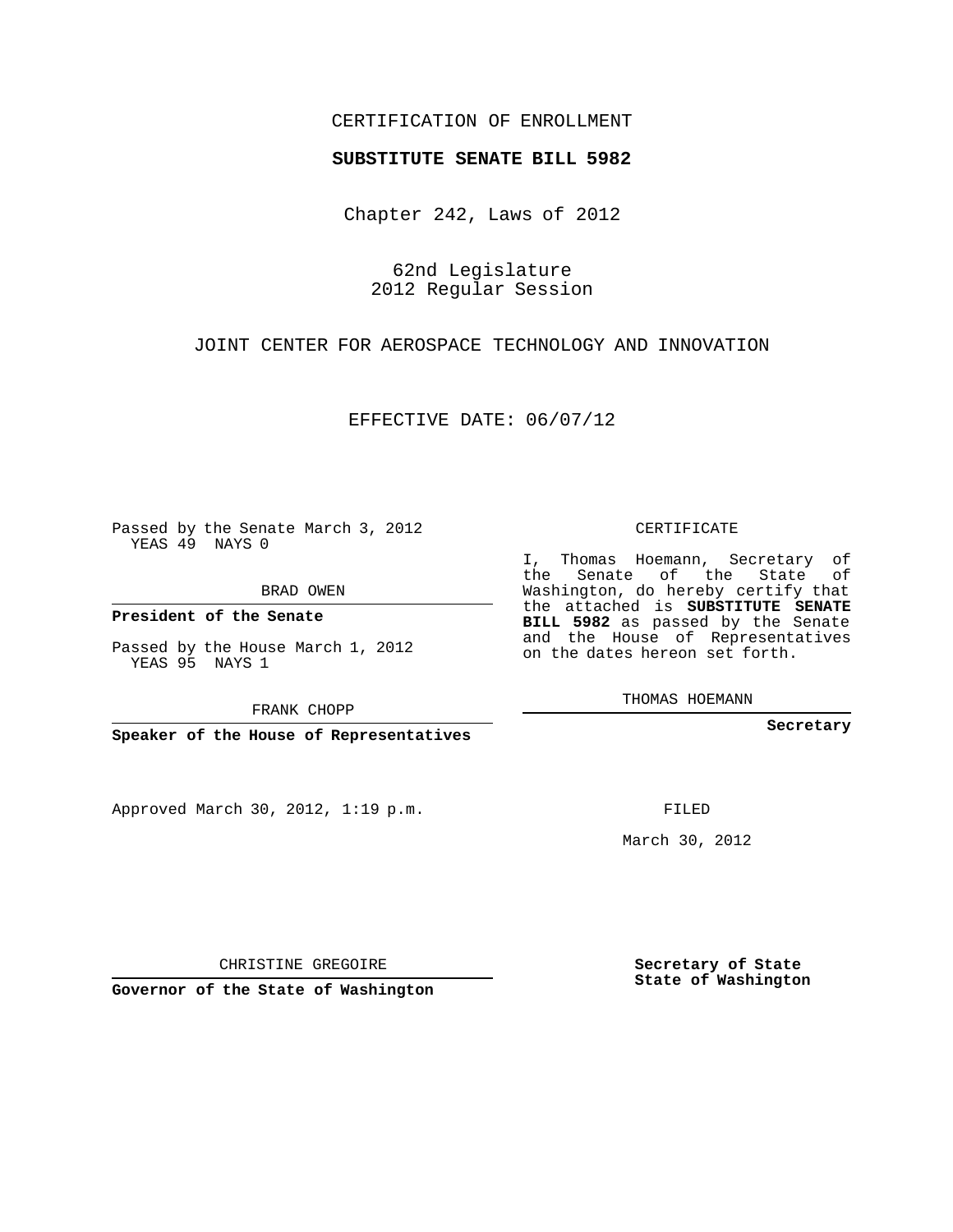# **SUBSTITUTE SENATE BILL 5982** \_\_\_\_\_\_\_\_\_\_\_\_\_\_\_\_\_\_\_\_\_\_\_\_\_\_\_\_\_\_\_\_\_\_\_\_\_\_\_\_\_\_\_\_\_

\_\_\_\_\_\_\_\_\_\_\_\_\_\_\_\_\_\_\_\_\_\_\_\_\_\_\_\_\_\_\_\_\_\_\_\_\_\_\_\_\_\_\_\_\_

### AS AMENDED BY THE HOUSE

Passed Legislature - 2012 Regular Session

# **State of Washington 62nd Legislature 2012 Regular Session**

**By** Senate Economic Development, Trade & Innovation (originally sponsored by Senators Kastama, Shin, Hobbs, Harper, Eide, Kilmer, Conway, Sheldon, Haugen, Kohl-Welles, Frockt, Keiser, Fain, Tom, Chase, and McAuliffe; by request of Governor Gregoire)

READ FIRST TIME 01/31/12.

 AN ACT Relating to the joint center for aerospace technology innovation; adding new sections to chapter 43.131 RCW; adding a new chapter to Title 28B RCW; creating a new section; and providing an effective date.

5 BE IT ENACTED BY THE LEGISLATURE OF THE STATE OF WASHINGTON:

 6 NEW SECTION. **Sec. 1.** (1) The joint center for aerospace 7 technology innovation is created to:

 8 (a) Pursue joint industry-university research in computing, 9 manufacturing efficiency, materials/structures innovation, and other 10 new technologies that can be used in aerospace firms;

 (b) Enhance the education of students in the engineering departments of the University of Washington, Washington State University, and other participating institutions through industry-14 focused research; and

 (c) Work directly with existing small, medium-sized, and large aerospace firms and aerospace industry associations to identify research needs and opportunities to transfer off-the-shelf technologies that would benefit such firms.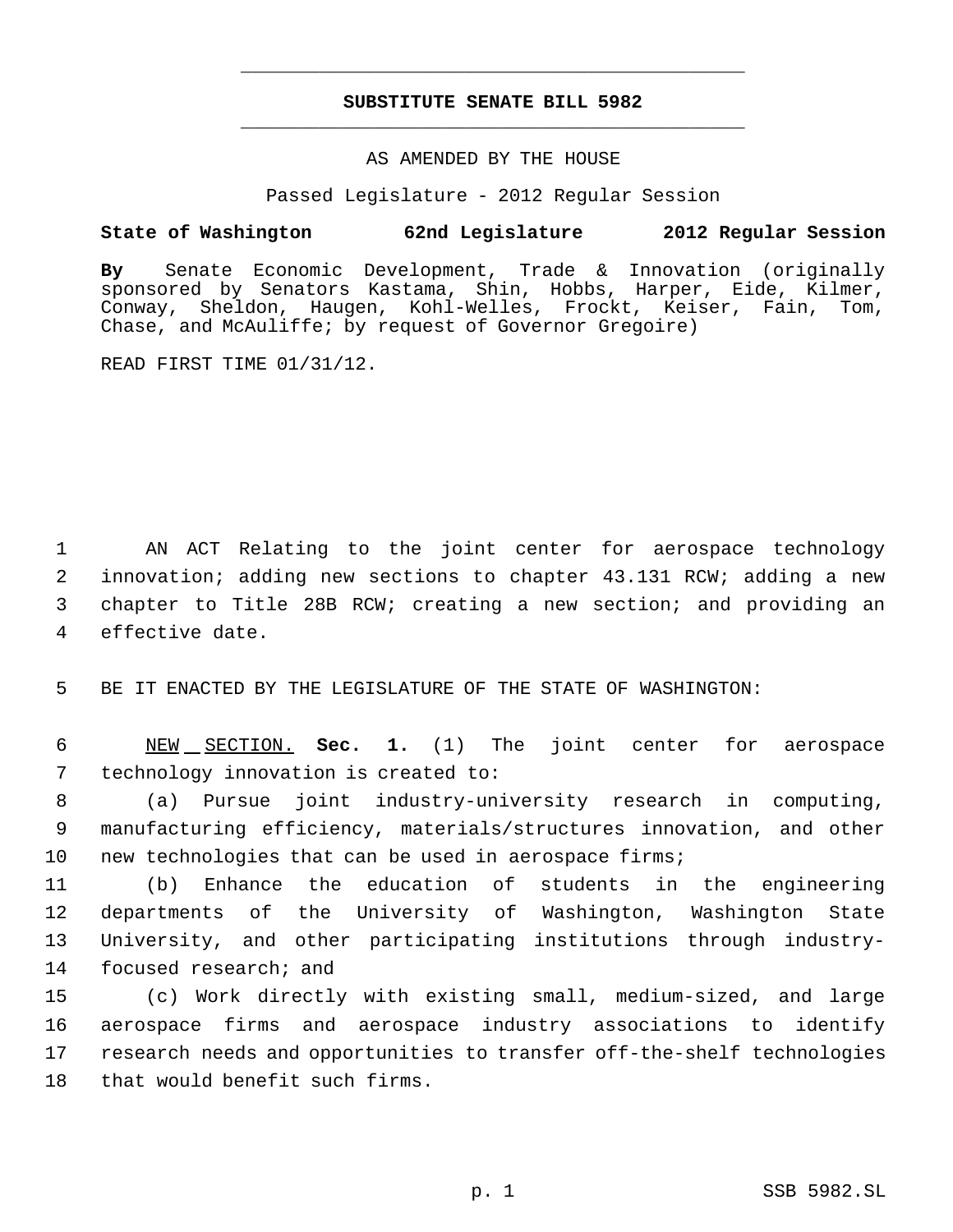(2) The center shall be operated and administered as a multi- institutional education and research center, conducting research and development programs in various locations within Washington under the joint authority of the University of Washington and Washington State University. The initial administrative offices of the center shall be west of the crest of the Cascade mountains. In order to meet aerospace industry needs, the facilities and resources of the center must be made available to all four-year institutions of higher education as defined in RCW 28B.10.016. Resources include, but are not limited to, internships, on-the-job training, and research opportunities for undergraduate and graduate students and faculty.

 (3) The powers of the center are vested in and shall be exercised by a board of directors. The board shall consist of nine members appointed by the governor. The governor shall appoint a nonvoting chair. Of the eight voting members, one member shall represent small aerospace firms, one member shall represent medium-sized firms, one member shall represent large aerospace firms, one member shall represent labor, two members shall represent aerospace industry associations, and two members shall represent higher education. The terms of the initial members shall be staggered.

 (4) The board shall hire an executive director. The executive director shall hire such staff as the board deems necessary to operate the center. Staff support may be provided from among the cooperating institutions through cooperative agreements to the extent funds are available. The executive director may enter into cooperative agreements for programs and research with public and private organizations including state and nonstate agencies consistent with policies of the participating institutions.

(5) The board must:

 (a) Work with aerospace industry associations and aerospace firms of all sizes to identify the research areas that will benefit the intermediate and long-term economic vitality of the Washington aerospace industry;

 (b) Identify entrepreneurial researchers to join or lead research teams in the research areas specified in (a) of this subsection and the steps the University of Washington and Washington State University will 37 take to recruit such researchers;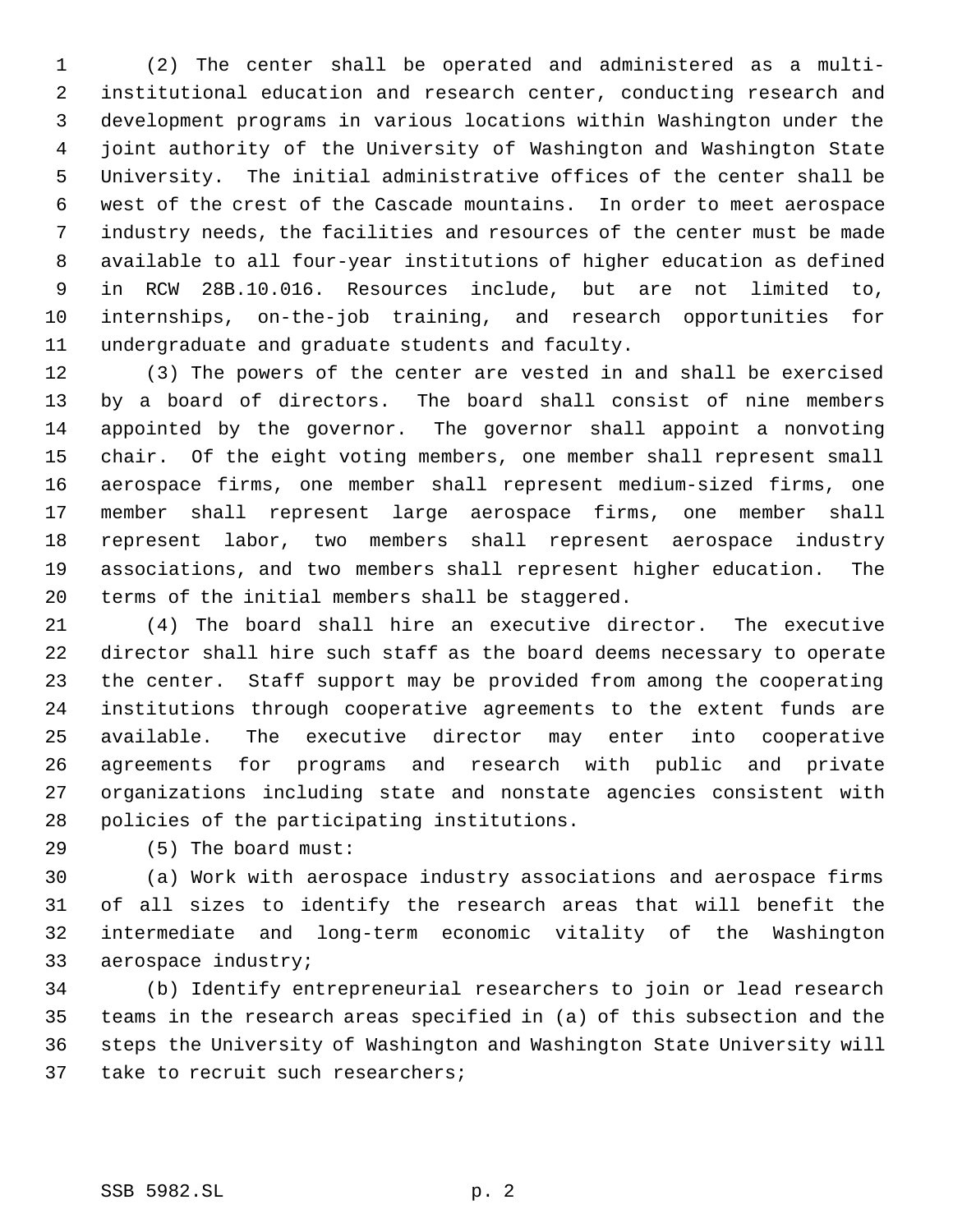(c) Assist firms to integrate existing technologies into their operations and align the activities of the center with those of impact Washington and innovate Washington to enhance services available to aerospace firms;

 (d) Develop internships, on-the-job training, research, and other opportunities and ensure that all undergraduate and graduate students enrolled in an aerospace engineering curriculum have direct experience 8 with aerospace firms;

 (e) Assist researchers and firms in safeguarding intellectual 10 property while advancing industry innovation;

 (f) Develop and strengthen university-industry relationships through promotion of faculty collaboration with industry, and sponsor, in collaboration with innovate Washington, at least one annual symposium focusing on aerospace research in the state of Washington;

 (g) Encourage a full range of projects from small research projects that meet the specific needs of a smaller company to large scale, multipartner projects;

 (h) Develop nonstate support of the center's research activities through leveraging dollars from federal and private for-profit and nonprofit sources;

 (i) Leverage its financial impact through joint support arrangements on a project-by-project basis as appropriate;

 (j) Establish mechanisms for soliciting and evaluating proposals and for making awards and reporting on technological progress, financial leverage, and other measures of impact;

 (k) By June 30, 2013, develop an operating plan that includes the specific processes, methods, or mechanisms the center will use to accomplish each of its duties as set out in this subsection; and

 (l) Report biennially to the legislature and the governor about the impact of the center's work on the state's economy and the aerospace sector, with projections of future impact, providing indicators of its impact, and outlining ideas for enhancing benefits to the state. The report must be coordinated with the governor's office, the Washington economic development commission, the department of commerce, and innovate Washington.

 NEW SECTION. **Sec. 2.** The joint center for aerospace technology innovation may solicit and receive gifts, grants, donations,